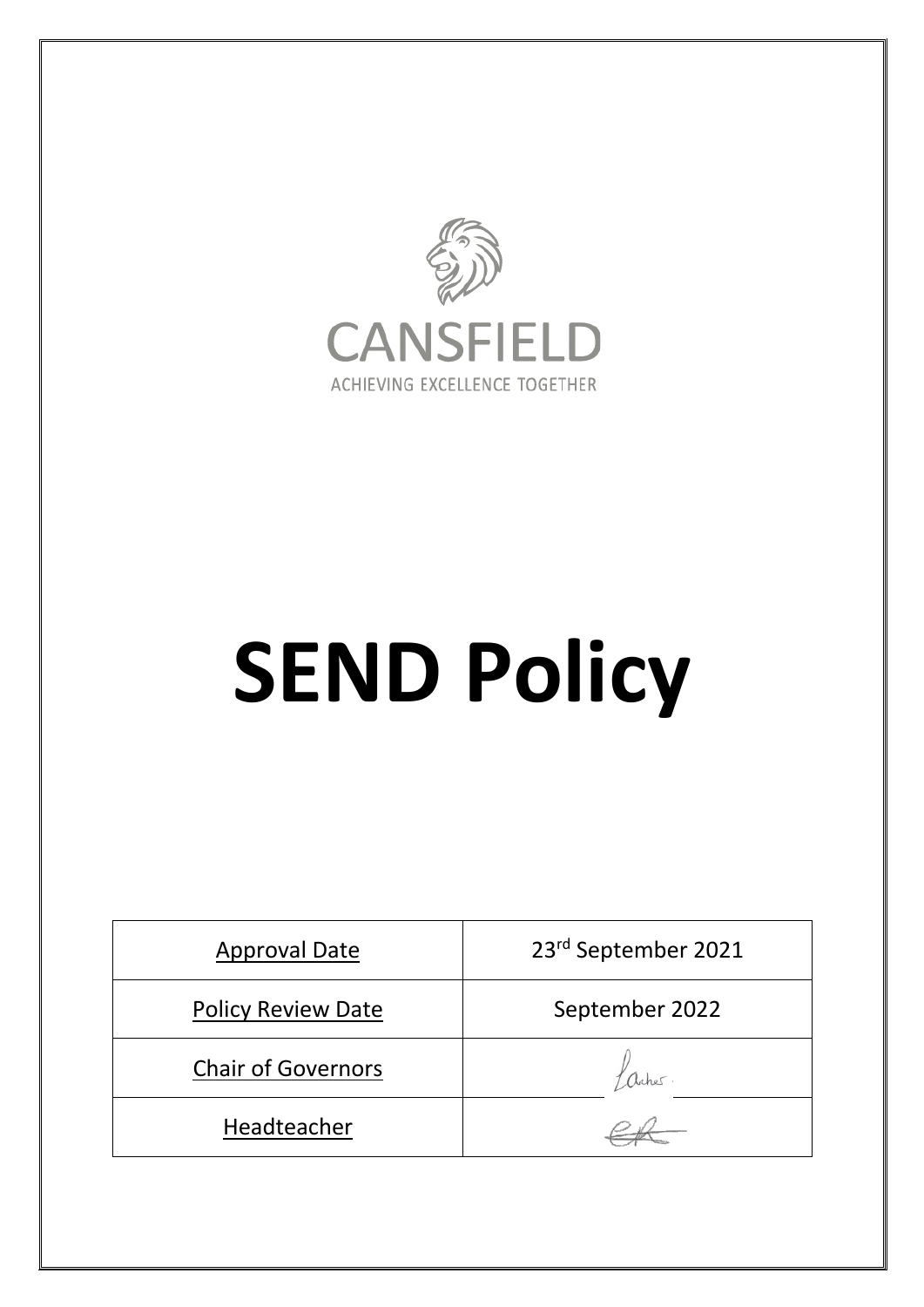# **1. Principles**

The vision statement of Cansfield High School encapsulates the spirit in which we regard the importance of learning and our commitment to inclusivity: 'Our vision is that every member of our community will harness the power of education to realise their potential and achieve their dreams'.

This policy is required by law in order to identify how the curriculum principles of the school apply to those pupils who have additional needs during their secondary education. Whilst official documentation refers to special educational needs and disability (SEND), we believe in the concept of learning support which we feel conveys the essence of the work undertaken through this policy. At Cansfield we believe in the principles of entitlement for all pupils with regard to equality of opportunity and access to a broad and balanced curriculum.

Each pupil is an individual, with a different starting point as they enter high school. Some pupils may require more support than others. Progress may be small steps, but nevertheless each step should be celebrated. Success will build confidence and motivation. Pupils with additional needs are to be fully integrated with their peers and have access to all areas of experience and extra-curricular opportunities. Parents and carers also play a key role regarding decision making and effective communication to ensure their children thrive at Cansfield.

All teachers have a duty to ensure that all pupils have an equal opportunity to reach their potential in every area of the curriculum and that their relative progress will be recorded, valued and reviewed.

The SEND Policy sets out and acknowledges that for some pupils access to skills and learning will be achieved only by the allocation of specific additional resources: their progress may be achieved more slowly and by different means. It is our responsibility to deploy these resources carefully and effectively involving all those who may assist.

While the policy focuses on those pupils requiring additional support, it is in essence a policy for the whole school and every pupil.

This policy complies with the statutory requirements laid out in the following documents:

- *SEND Code of Practice 0-25* (2014)
- *Special Educational Needs and Disability Regulations* (2014)
- *School SEND Report Regulations* (2014).
- *Statutory Guidance on Supporting Pupils with Medical Conditions* (2014)
- *The National Curriculum* (2013)
- Section 69(2) of the *Children and Families Act* (2014)
- *Teacher Standards* (2012)
- *Children Act* (1989)
- *Children Act* (2004)

It also adheres to other policies that Cansfield High School abides by, including:

- Safeguarding, Child Protection and Early Help Policy
- Supporting Pupils with Medical Conditions Policy
- Accessibility Plan

### **2. Staffing**

The policy was created by the SENCO in consultation with the Headteacher, the Governing Body and pastoral team.

The designated person in charge of SEND is the SENCO, Mrs Caroline Gibson-Glynn (National Award for SENCO). The advocate for SEND on the Senior Leadership Team is the Headteacher, Dr Baker, who holds both the National Award for SEN Coordination and the Advanced SENCO Award.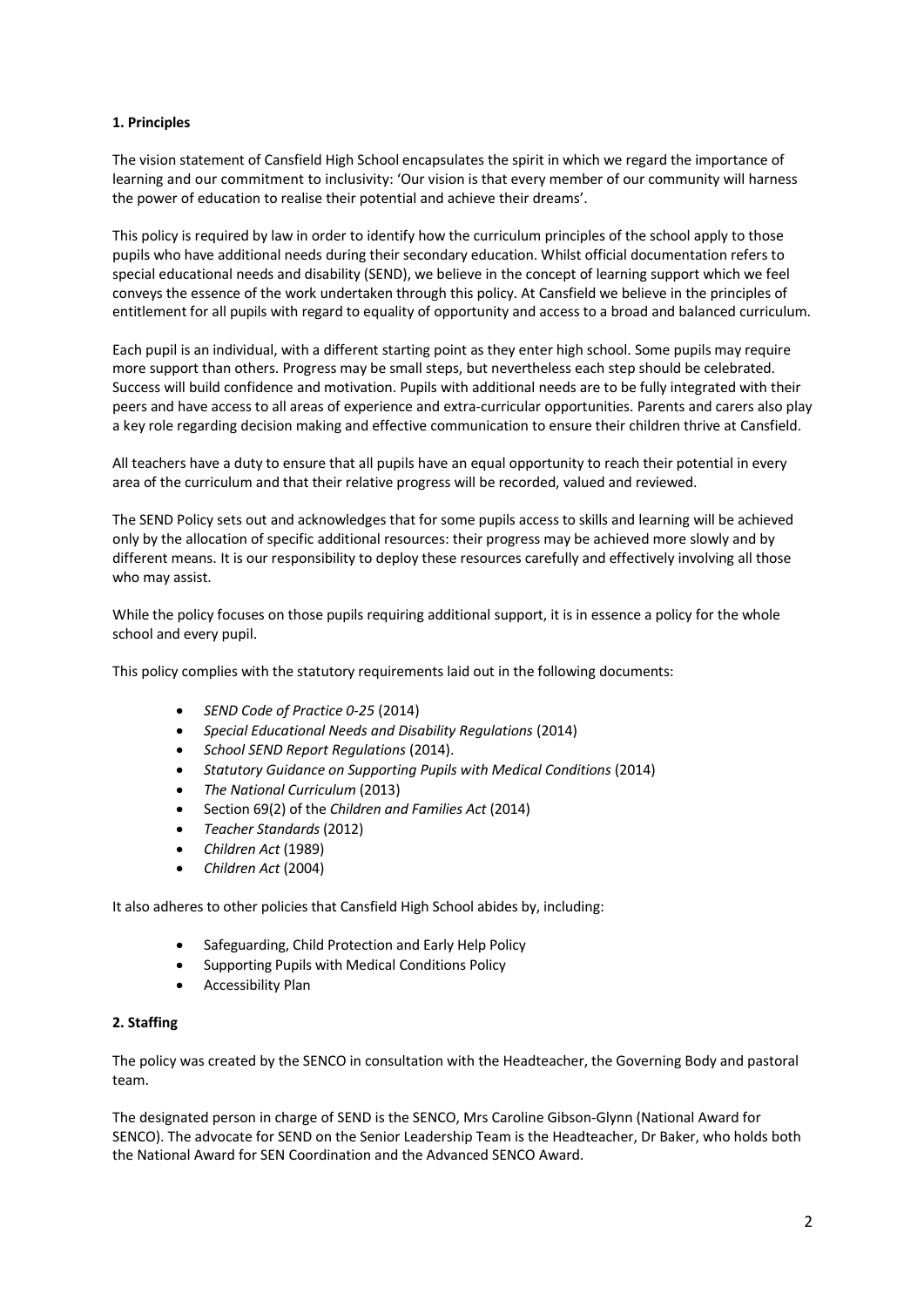# **3. What do we mean by Special Educational Needs and Disability?**

The definition of additional needs is 'where their learning difficulty or disability calls for special educational provision, namely provision different from or additional to that normally available to pupils of the same age' and 'has a significantly greater difficulty in learning than the majority of others of the same age'.

Pupils have difficulty accessing the curriculum if they:

- Have significant difficulties in learning in comparison with the majority of children of the same age
- Have a medical condition or disability which prevents or hinders them from making use of educational facilities of a kind generally provided for children of the same age.
- Have social, emotional and mental health needs which impact on their progress

The four categories of need as outlined in the *SEND Code of Practice* (2014) are:

- Communication and interaction
- Sensory / physical and / or medical
- Cognition and learning including specific learning difficulties/ dyslexia
- Social, emotional and mental health

It is often the case that although needs and requirements can be organised into areas, individual pupils have needs which span two or more areas.

At Cansfield High School we aim to achieve the best possible outcomes for all of our pupils. This means inclusive quality first teaching for all, with a learning environment which is encouraging and sensitive to individual needs. We see education as more than academic performance, however. It is also about fostering qualities of independence, self-advocacy, positive self-esteem and a respect for others.

### **4. Aims and Objectives**

The key aim of the policy is to ensure that the school aims are delivered for pupils who need special consideration and additional support. In addition, we aim to:

- Ensure equality of access to the curriculum and an experience of school for pupils with special needs as far as is practicable.
- Apply the principles of the *SEND Code of Practice* so that all who have responsibility for delivering educational opportunities to pupils understand clearly how the policy can be made real.
- Respond imaginatively and sensitively to the needs of every pupil with special needs and / or disability.
- Ensure that the views of the child should be sought and taken into account.
- Recognise that parents (and those with parental responsibility) have a vital role to play in supporting their child.

The specific objectives are to:

- Develop systems, structures and intervention measures in order to implement, manage and monitor the Special Education Needs and Disability Policy.
- Ensure that pupils with special needs and / or disabilities have their needs correctly assessed and understood.
- Ensure that pupils with special needs and / or disabilities have access to appropriately differentiated materials and methodologies and have their needs addressed.
- Apply resources efficiently and effectively in order to deliver the Special Education Needs and Disability Policy for pupils.
- Focus on and celebrate what pupils with special needs and / or disabilities can do and to create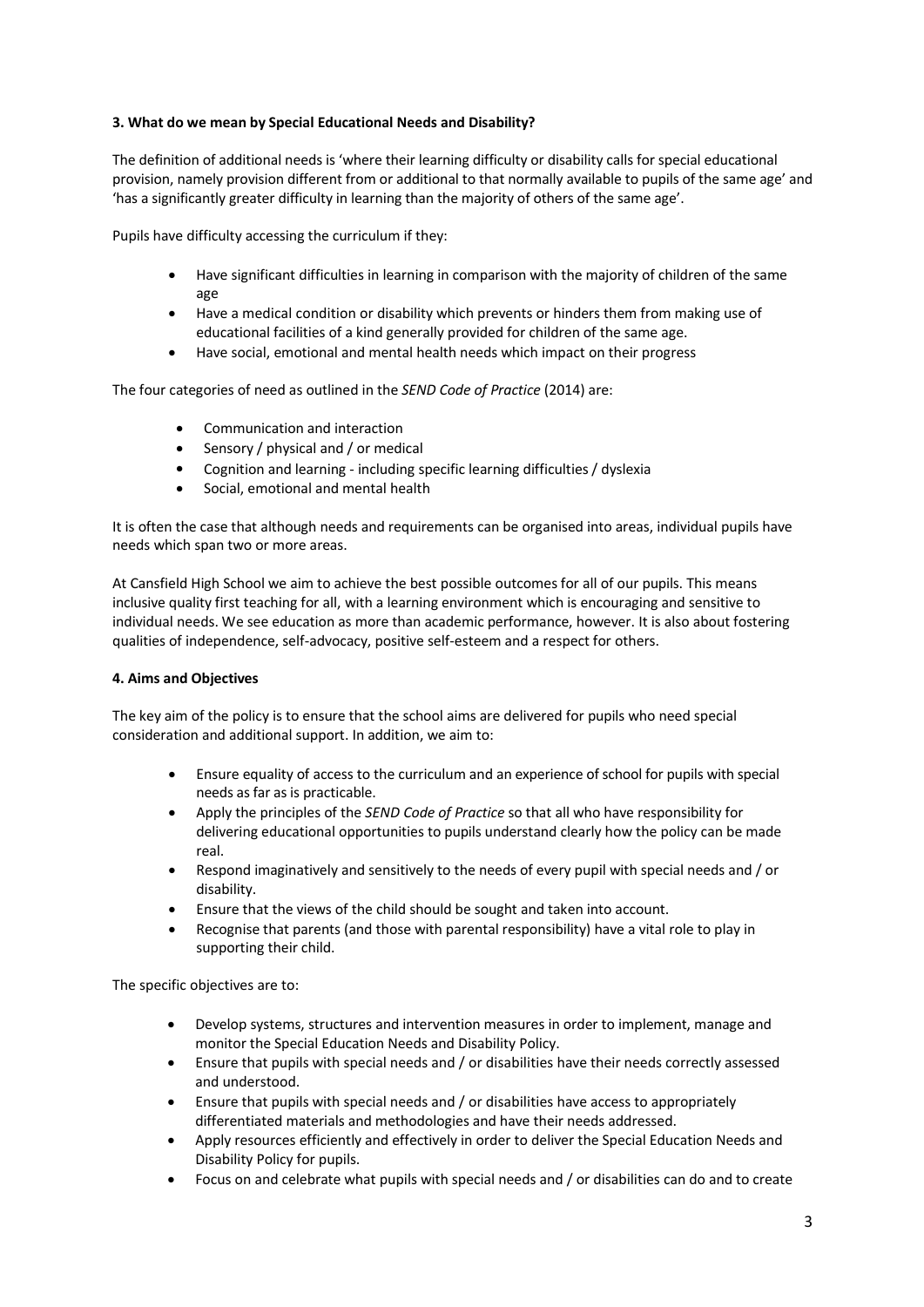opportunities for further development.

- Facilitate training of adults to apply the policy effectively.
- Review the Special Educational Needs and Disability Policy regularly and evaluate success in order to produce recommendations for further developments.
- Ensure there is close cooperation between all of the agencies and stakeholders concerned and that a multi-disciplinary approach is adopted in order to resolve issues
- Ensure that the Special Educational Needs and Disability Policy is a living document in school.

## **5. Identification of Special Educational Needs and Disability**

Cansfield High School follows the graduated approach, as outlined in the *SEN Code of Practice* (2014). This approach outlines four key stages of a cycle to support pupils within the classroom:

- **Assess**
- Plan
- Do
- **Review**

Early identification of need is imperative; however, identification of need can arise at various stages of school such as:

- On transfer from primary school at the end of Year 6.
- On transfer from another high school.
- Teacher assessment / identification / referral.
- Re-integration of a pupil from an alternative educational setting.

It is anticipated that all prospective parents and carers will have read our Local Offer so that all necessary arrangements can take place in order for a smooth transition and that we can successfully meet a pupil's needs.

### **6. Transfer from Primary School**

Information is provided to the SENCO and Senior Leadership Team during Year 6. Pupils may already be on the Code of Practice SEND Register and this notification is automatically transferred. If invited, we may also attend the Annual Reviews of pupils in receipt of an Education and Health Care Plan (EHCP). We listen to the views of teachers, parents, other professionals as well as the child.

### **7. Transfer from Another High School**

Transfer documents and information may include information about learning difficulties and special needs including disability. Pupils may be tested by the SENCO to provide baseline information for teachers. Consultation with parents is also carried out.

# **8. Teacher Assessment / Identification / Referral**

Teachers are encouraged to pass on concerns to the SENCO who may provide specific advice, support or carry out further investigation. There may be concerns about lack of progress in class, formal assessments or physical difficulties.

There may be further identification through standardised assessments such as Cognitive Ability Testing (CAT) testing, progress tests, reading, spelling and numeracy assessments as well as other assessments such as self-esteem and learning styles measurement.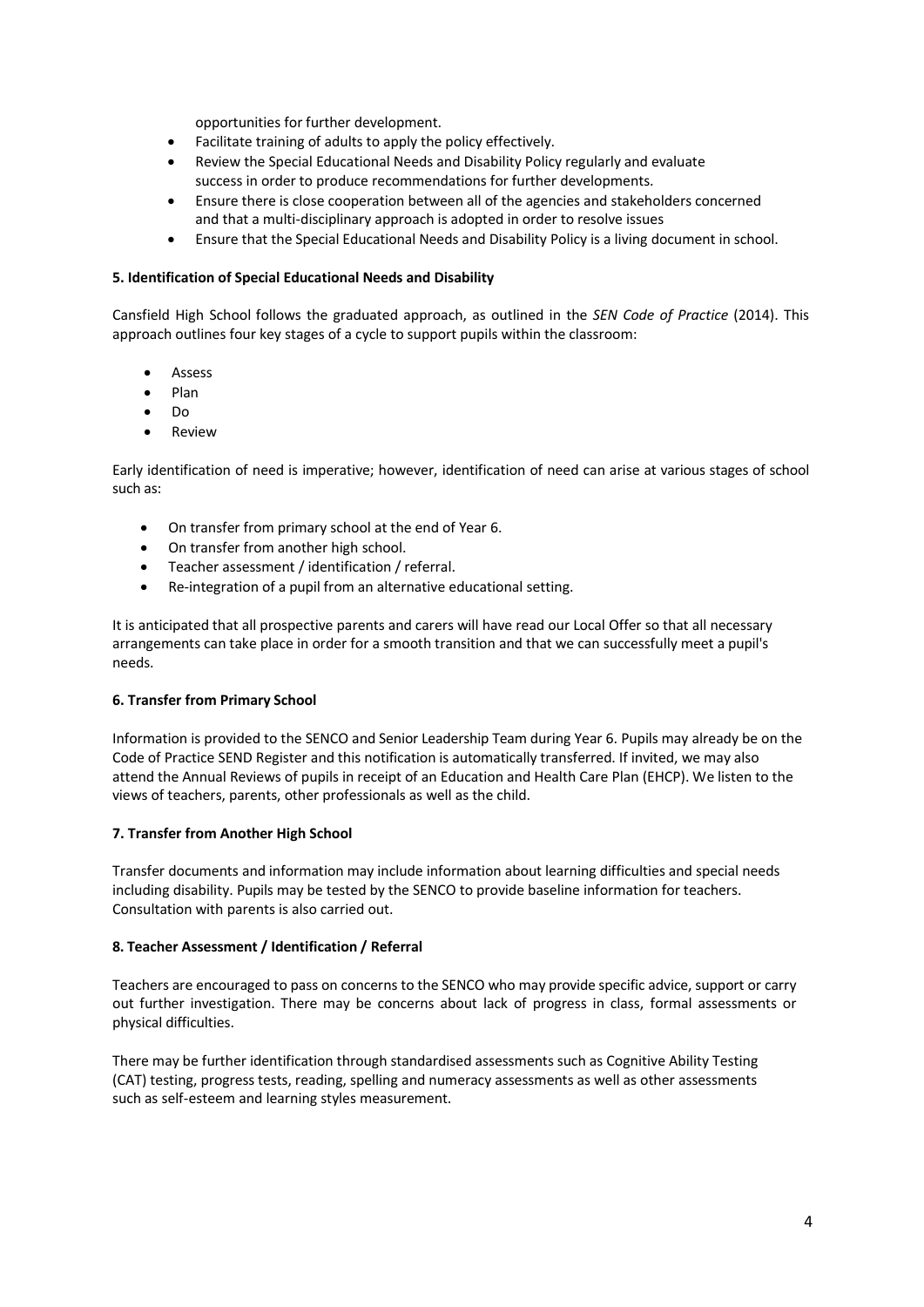## **9. Integration and Re-Integration Avenues**

The SENCO will attend meetings with specialist schools and other agency staff and parents with a view to developing an integration or re-integration programme. Access to EHCPs, test data and other relevant material will be requested. Pre-admission visits will be arranged and a planned and phased integration / reintegration plan developed with consideration given to temporary part-time attendance and outreach support if available. A review date should be set to discuss the level of support and whether the placement is appropriate.

The aims of the early identification process are to ensure that Cansfield High School knows the action to take in order for the child to make progress. It may be the case that the child is identified as being in one or more of the broad area of need categories, but the needs of the whole child are our concern, not just any special educational needs or disability the pupil has.

# **10. School Identification**

Early in Year 7 all pupils will sit CAT tests, progress tests, reading and spelling tests. Information from these is shared with staff and some children might have further testing to identify the nature of their difficulties. Those pupils who have a reading or spelling age below age related expectations will begin a personalised intervention programme, which could include access to online catch up tools such as IDL, class based interventions with a specialist teacher or access to additional lessons for targeted support.

Each term the progress of all pupils is analysed and this data scrutiny may highlight pupils who are making progress at a slower than expected rate. This group of pupils may be the subject of further interventions as outlined later in this document.

# **11. What is not SEND?**

The following are not special educational needs but may impact on progress and attainment:

- Low attainment in specific or all subjects, although this could be an indication of an undiagnosed or unidentified educational need.
- Attendance and punctuality.
- Health and welfare.
- Behaviour.
- English as an additional language.
- Being in receipt of a Pupil Premium grant.
- Being a Looked After Child.
- Being a child of a serviceman / servicewoman.
- Disability (schools have a 'reasonable adjustment' duty under Disability Equality legislation disability per se is not SEND).

However, as a school we would expect to be able to identify when one of the above is beginning to have an effect on progress and attainment. We would then begin the graduated approach to SEND as outlined below.

### **12. A Graduated Approach to SEND Support**

The 2014 SEND Code of Practice advises a graduated approach to SEND provision. This means that quality first teaching in the classroom is the first step in responding to pupils who have or may have SEND. Class teachers should plan and differentiate their lessons to meet the needs of all pupils. They can expect the support of the SENCO who can advise on suitable strategies for a pupil or groups of pupils.

Class teachers are responsible for the progress of all pupils in their class, including those who have support from specialist staff or intervention programmes. As part of their professional standards, teachers are required to provide high quality first teaching. This involves differentiating the curriculum so all pupils can access the curriculum and make progress. They should expect advice and support from the SENCO. The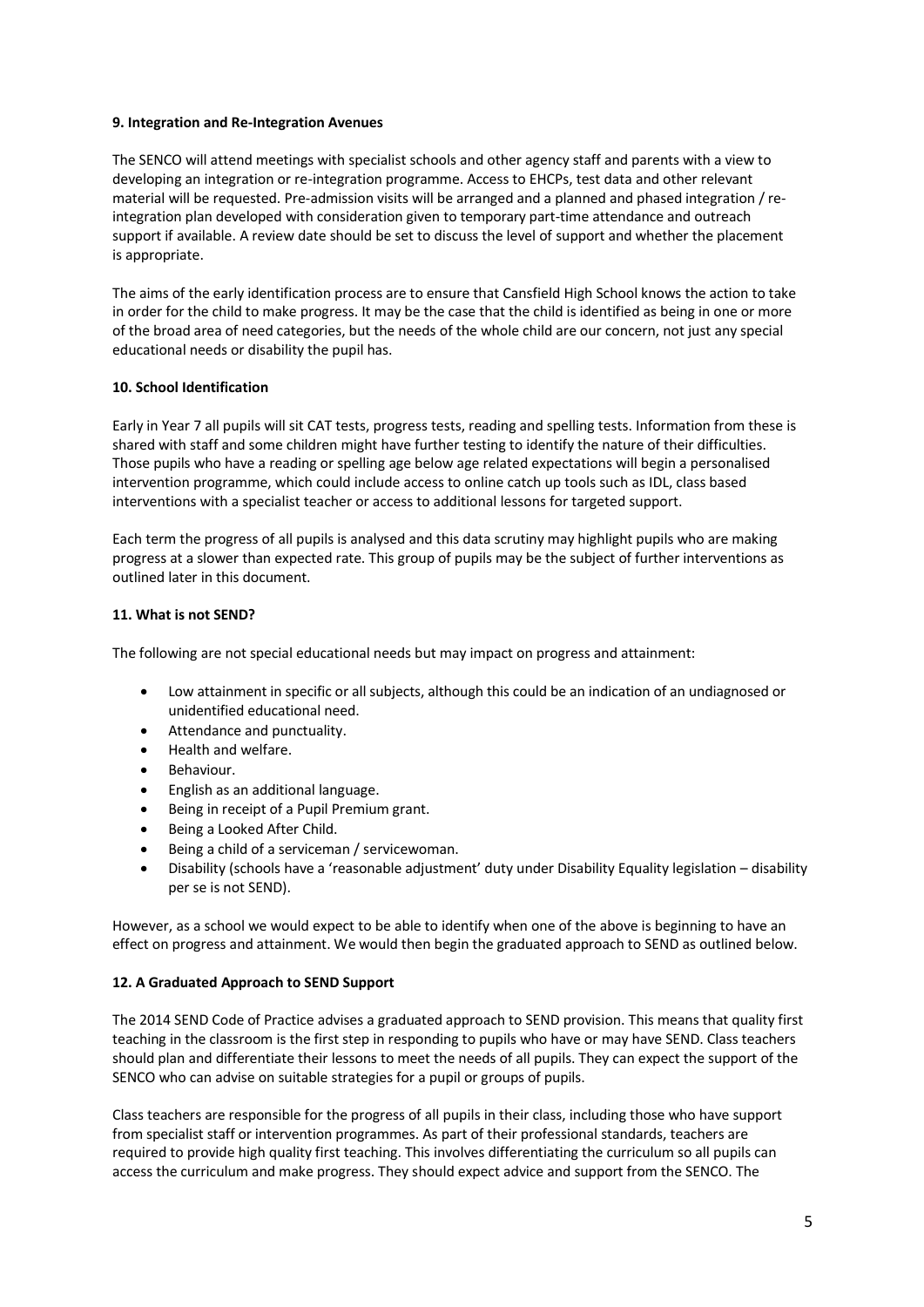performance management of teachers should highlight any areas of concern and suggest strategies to improve the teaching of pupils with SEND. This will be part of the INSET programme for all staff.

Teachers will keep records of the progress made by all pupils. There is evidence to start the assessment process for SEND if a pupil, despite high quality first teaching:

- Is making progress at a significantly slower rate than their peers from the same starting point.
- Is failing to close the attainment gap.
- Widens the attainment gap with their peers.

While the ASSESSMENT part of the cycle is underway, the views of parents and pupils will be sought. Further testing and strategies will be undertaken to highlight the particular problem the pupil is facing. High quality assessment should lead to the next step on the cycle: PLAN. An individual plan of intervention will be developed. Some pupils may have this in place from entry: for example, those with reading or spelling ages below their peers. Others may become part of this process at any time during their time at Cansfield High School.

There will be a timescale of delivery for the plan. For some pupils this might be an intensive course lasting only a few weeks. For others, it might be a longer timescale. However, personalised targets will be set for the DO part of the cycle with a time set to REVIEW the intervention. Here we will ask has the intervention been successful or do we need to change the type of intervention. Throughout this process, parents will be kept informed so they can support our work at home.

For some pupils it may be necessary to ask for outside advice. We work closely with the following agencies who can provide advice, support and further testing as appropriate:

- Targeted Educated Support Service (TESS Team)
- Educational psychologists
- Health specialists
- Speech and language therapists
- Physiotherapists
- Occupational therapists
- CAMHS
- Specialist Sensory Education Team (SSET) for pupils with hearing or visual (sensory) impairment
- Behaviour Support Service
- Autism Outreach
- Specialist provision outreach support

In addition, important links are in place with the following organisations:

- The Careers Service
- The Local Authority
- Specialist services
- The business community
- Attendance Development Officer
- Social Care Services

We may find that some pupils have a higher level of need than can be provided from our own resources. In these circumstances it may be necessary to approach the Local Authority with a request for an EHC Plan. There is a timescale for this process set by the Local Authority and we would do this as quickly as possible.

### **13. Managing SEND Support**

All pupils in the category SEND support as well as those in receipt of an EHC Plan will be subject to a termly review. This will be delivered by the SENCO and members of SLT together. Decisions will be made according to the SEND criteria: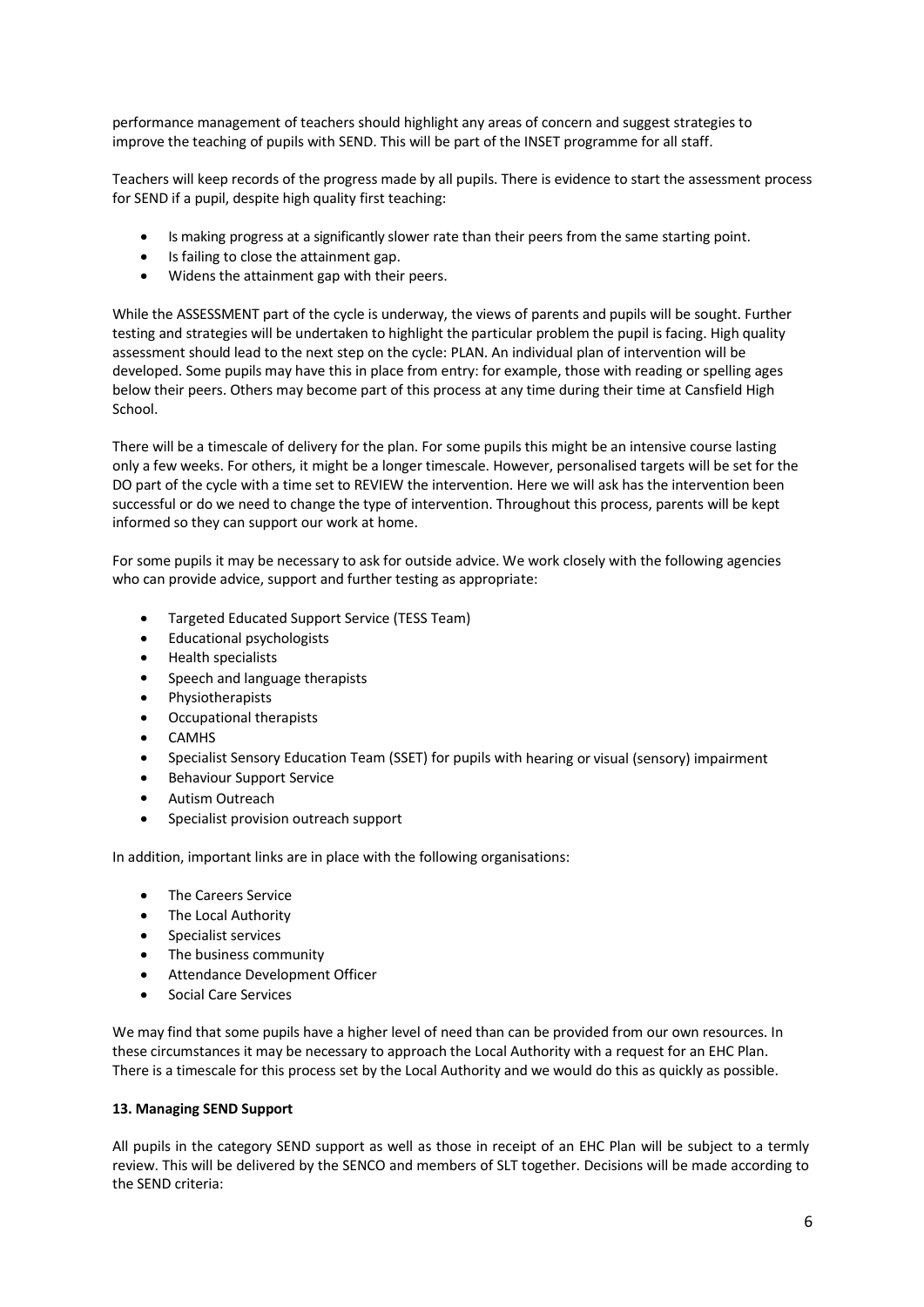Key review criteria: Is progress based on the SEND Code of Practice as follows? Are all pupils are able to make adequate progress which:

- Is similar to that of peers starting from the same baseline.
- Matches or betters the child's previous rate of progress.
- Closes the attainment gap between the child and their peers.
- Prevents the attainment gap growing wider.

Review decisions:

- Is the pupil responding to the level of support given?
- Is the pupil achieving the targets / outcomes that have been set?
- Do we maintain, withdraw, increase or decrease SEND support?
- Should alternative (non-SEND) support be given?
- Should the pupil be exited from SEND support?

If the decision is made that the attainment gap is closing and a pupil can exit the SEND Register, progress would still be monitored on a regular basis.

Teachers are made aware of the needs of the pupil through their Pupil Passport. These documents are reviewed at least termly, as is the SEND Register.

Where we feel it is necessary for a pupil to have additional SEND support, the views of the parents and the child will be sought in order to best inform the planning process. In drawing up the Pupil Passport, targets will be set which should aid progress. This could be in the form of intervention outside the classroom, advice from outside agencies or the provision of specialist equipment to aid learning in the classroom.

If we feel that the needs are higher than that which can be provided through the notional SEND budget, it may be necessary to apply for Element 3 for extra funding from the Local Authority High Needs block. The information for this process is found in the *High Expectations for All* document (https://www.wigan.gov.uk/) provided by the Local Authority and the process therein will be followed. A costed provision map would be completed as part of this process in order to best ascertain existing use of provision and where further resources may be needed. The views of parents and pupils are at the heart of this process and feed into the referral process for an EHC Plan. The views of other professionals, such as an Educational Psychologist will be sought, as well as the views as other professionals across Health and Care if this is necessary.

Following regular teacher data input onto the SIMS database and other intervention assessments, the Pupil Passport will be reviewed.

Cansfield High School is an inclusive school and all children can participate in every activity. Children with SEND will have appropriate support on any school outing, be it part of the curriculum or as a reward. We aim to praise honest effort and successes, however small.

### **14. Examination Concessions / Access Arrangements**

Pupils are identified for exam concessions for annual internal and external exams and in Years 10 and 11 for GCSEs or equivalent examination qualifications. The JCQ regulations and guidance relating to candidates with particular requirements are adhered to. All exam concessions are approved by the school's Examination Officer. The results of any applications are made known to teaching staff as soon as possible to enable pupils to practise using their concessions.

### **15. Post-16 Provision**

The SENCO will incorporate the following strategies to support pupils' post-16 provision and initiate pupils' preparing for adulthood pathway: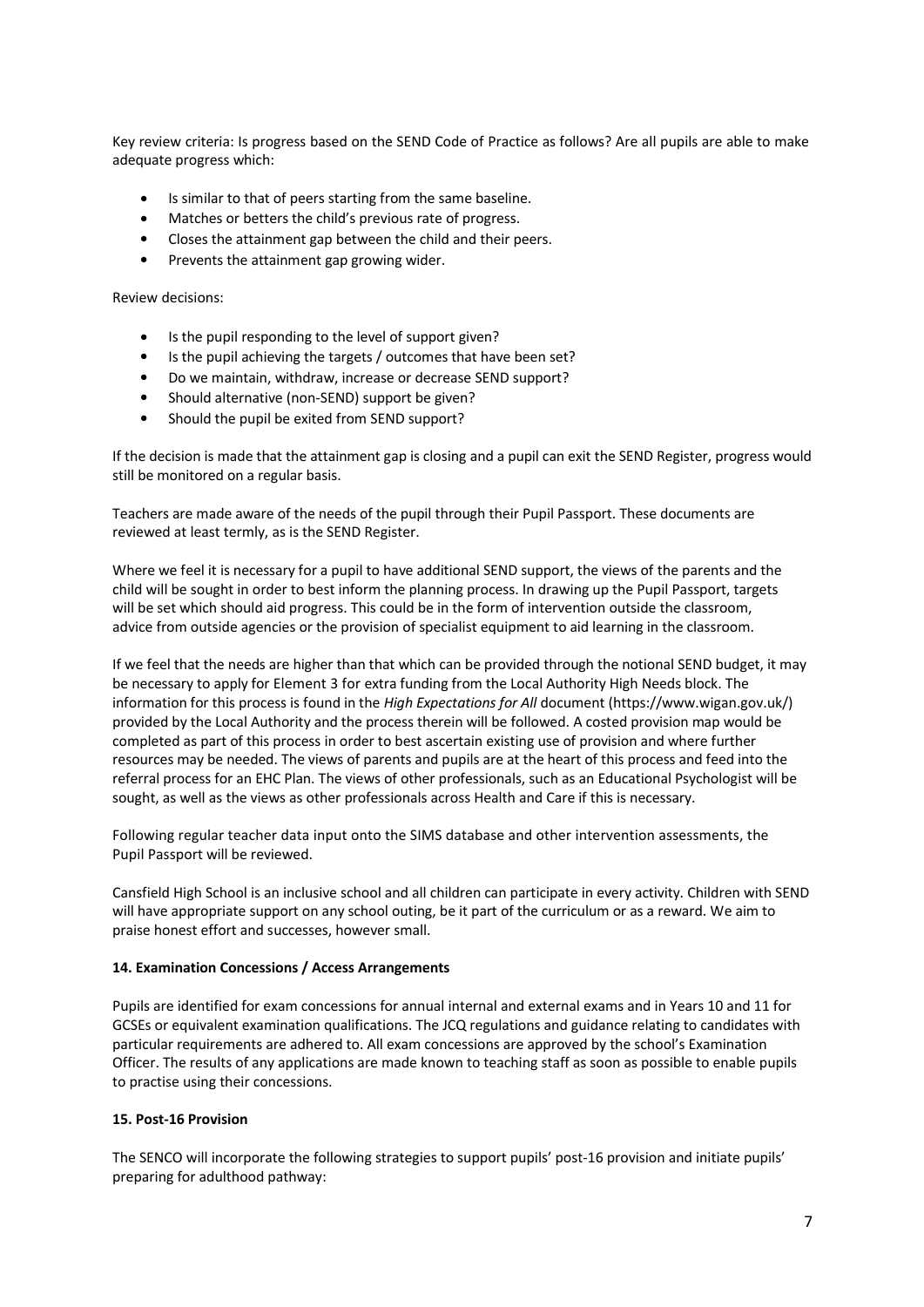- All pupils can attend presentations given by all local post-16 providers in the authority.
- All pupils receive at least two one to one career sessions in Year 10 and 11 with the nominated Careers Advisor.
- Opportunities for trips to local colleges and university taster days are delivered.
- Travel training sessions are provided by Wigan LA for pupils with specific needs where appropriate.
- Post-16 provision is organised through annual Education and Health Care Plan reviews.

### **16. Supporting Pupils at School with Medical Conditions**

Cansfield High School recognises that pupils at school with medical conditions should be properly supported so that they can have full access to education, including school trips and PE. Some children with medical conditions may be disabled and where this is the case the school will comply with its duties under the Equality Act 2010.

Please also refer to the school's Accessibility Plan for additional information on the inclusive provision for pupils with disabilities.

Some pupils may also have special educational needs and may have an EHC Plan. This will bring together health and social care needs as well as their special educational provision and the *SEND Code of Practice* (2014) is followed.

The arrangements in place for supporting pupils with medical conditions are outlined in the school's Supporting Pupils with Medical Conditions Policy.

# **17. Monitoring and Evaluation of SEND**

The SEND team is fully involved in the self-evaluation programme of the school. We regularly check our provision through Pupil Voice during reviews of Pupil Passports, yearly EHCP reviews, learning walks, work sampling, the views of parents as they contribute to annual reviews and parent's evenings. The work of the specialist Learning Coaches is reviewed annually by the SENCO via the appraisal cycle. Our work is scrutinised by the Senior Leadership Team and Governors. However, we can also evaluate the success of the work we do as it pertains to our pupils:

- Integration with peers to ensure inclusion through evidence of participation in group situations.
- Access to all areas of experience through evidence of participation in specific aspects of the life of the school; evidence of experience of all subject areas; evidence of appropriate differentiation (from changes recommended on review); evidence of reduced exclusions and increased behaviour awards and evidence of attendance levels.
- Ensuring access to the full range of the curriculum to enable the acquisition of knowledge, skills and understanding commensurate with ability and the celebration of success - through evidence of progress; evidence of tests of reading age / spelling / cognitive abilities / prior attainment; through course completion and attainment in external assessment; and progress onto and participation in further education, training and employment.

### **18. Inclusion**

Pupils with SEND are integrated as fully as possible into the life of the school and have access to a balanced and broadly based curriculum, including the National Curriculum. We believe that it is vitally important to identify, address and overcome barriers to a pupil's learning and development.

### **19. Strategies**

All pupils are fully integrated into the life of the school, belonging to horizontal tutor groups in the pastoral system. All staff are encouraged to differentiate work appropriately for pupils, allowing them to access the same curriculum as their peer group. Staff are supported in this endeavour by INSET and continuous advice and support from the SENCO. The school recognises and supports a pupil's right to follow the National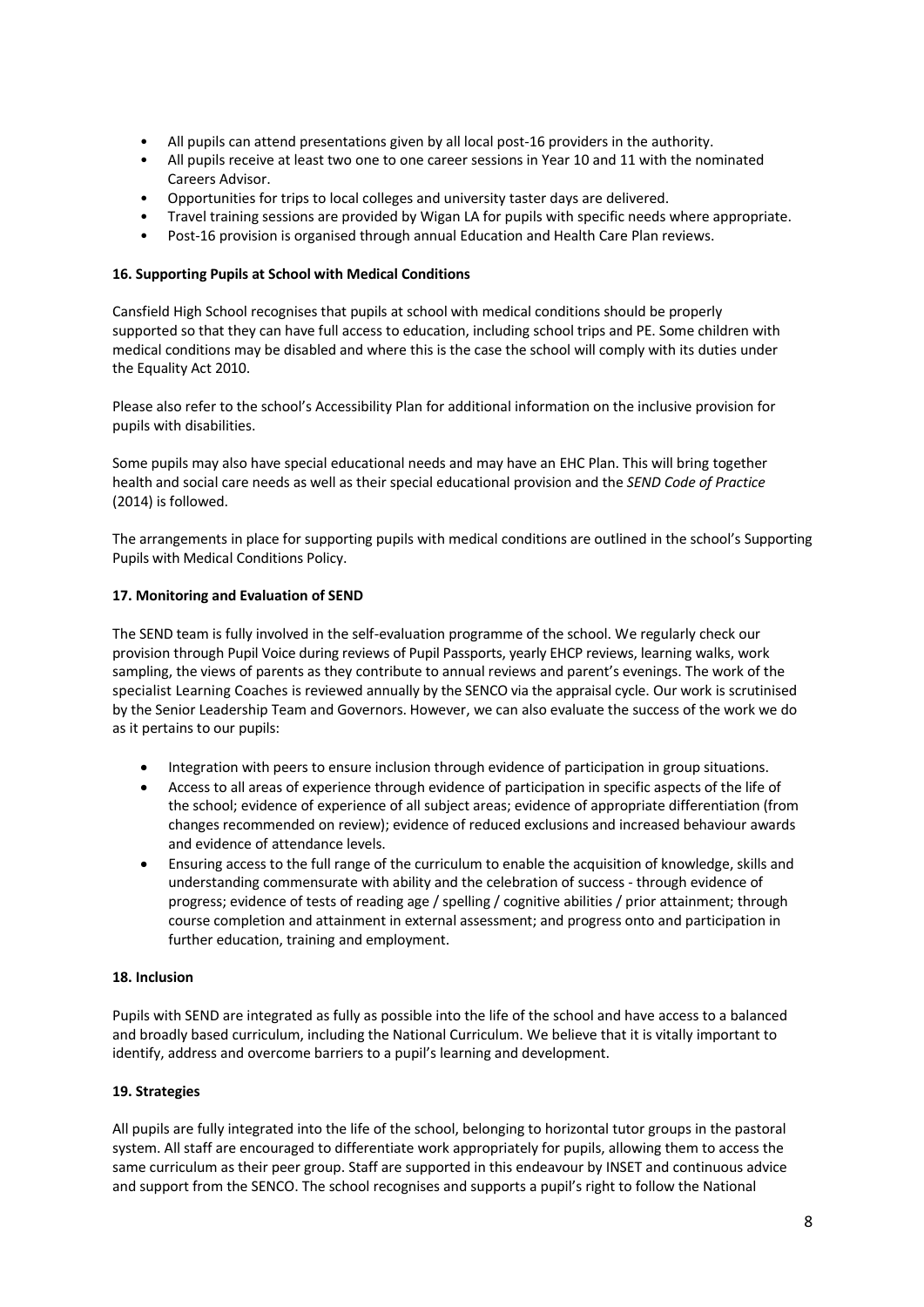Curriculum and will only dis-apply pupils from elements of the National Curriculum in rare and exceptional circumstances.

We acknowledge there are some students who have not met the learning targets of the Key Stage 2 curriculum on arrival at Cansfield. Those students will experience a bespoke and specific curriculum designed to bridge the gap between Key Stage 2 and Key Stage 3; thereby allowing all students to access the National Curriculum.

Opportunities are provided for pupils to use collaborative learning styles and a variety of methods for assessing and recording pupils' work are used. Multi-sensory approaches are encouraged in order to enable pupils to learn more effectively. Learning Coaches are used as support within classroom to support the teacher and reinforce strategies, allowing pupils access the curriculum and become resilient and independent learners.

Please also refer to the school's Accessibility Plan for additional information on the inclusive provision for pupils with disabilities.

### **20. Training and Resources**

The training needs of the teaching staff are identified as part of each subject's development planning. To respond to these needs the SENCO contributes to the school INSET programme as required and invites external experts to attend to ensure the needs of our pupils are being understood and met within the classroom.

All teachers and support staff undertake induction on taking up a post and this includes a meeting with the SENCO to discuss the systems and structures in place as well as a discussion about individual pupils.

The SENCO regularly attends the LA's SENCO cluster meetings in order to remain at the forefront of the latest SEND best practice and with local and national initiatives in SEND.

### **21. Roles and Responsibilities**

The Headteacher has overall responsibility for the Special Needs and Disability Policy and also for liaison with the Governors. The day to day management of the Special Needs policy will lie with the Headteacher who will act as the line manager for the SENCO and as the point of contact with the Senior Leadership Team.

### **22. Governors**

In cooperation with the Headteacher the school's Governing Body will:

- Determine school policy in respect of special needs and ensure that they have the means of monitoring its application and effectiveness.
- Ensure that the needs of pupils requiring special consideration are shared to all staff likely to teach them.
- Ensure that teachers at Cansfield High School are aware of the importance of identifying pupils with special needs and / or disabilities and that those needs are met in appropriately differentiated ways.
- Ensure that pupils with special needs and / or disabilities are integrated in all school activities as far as is practicable.
- Report annually to parents on the school policy and its implementation.
- Establish appropriate staffing levels and staff development in order to meet the needs of pupils with special needs and / or disabilities.
- Be fully involved in developing and monitoring of the quality and effectiveness of the school's SEND Policy and provision.
- Are knowledgeable and have up to date information about the school's strengths and areas for further development in relation to SEND provision.
- Know how funding, equipment and personnel resources are deployed and their impact on raising standards.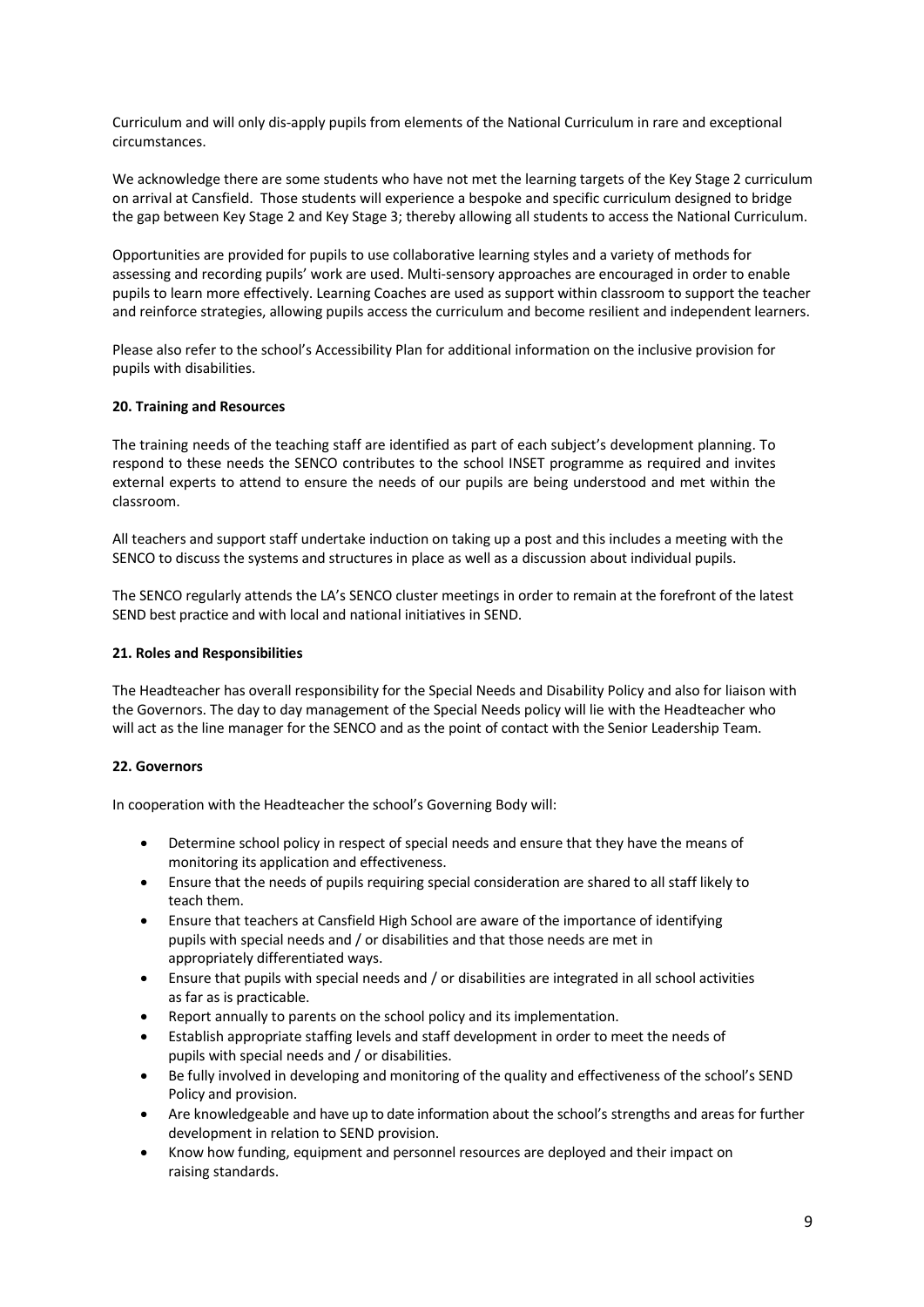• Have a designated representative to take a particular interest in, and to monitor, the school's work in the context of special needs.

# **23. The Headteacher**

The Headteacher will:

- Work closely with the SENCO to ensure strategic decisions take note of pupils with a SEND.
- Ensure that the Governing Body are fully informed about SEND / inclusion and any reforms.
- Lead and develop a vision for inclusion within the school by ensuring that the school improvement plan and subject plans include SEND and inclusion priority.
- Check the quality of teaching and learning with regard to SEND provision.
- Work with the SENCO and governors to ensure the school meets its responsibilities under the Equality Act with regard to reasonable adjustments and access arrangements.

# **24. SENCO**

The SENCO will:

- Oversee the day to day operation of the SEND Policy.
- Coordinate provision for children with SEND.
- Advise on the graduated approach to SEND.
- Advise on the deployment of the SEND budget and resources to meet pupils' needs successfully.
- Liaise with parents.
- Liaise with other settings at transition.
- Be a key point of contact for the Local Authority.
- Ensure that all records are kept up to date.
- Support teacher planning on differentiation and learning approaches.
- Monitor the quality and effectiveness of the SEND Policy and provision.
- Advise on the deployment of learning coaches.
- Contribute to SEND INSET and monitor its impact on learning and progress.
- Maintain productive partnerships with parents / carers of pupils with a SEND.

### **25. Teachers**

Teachers will:

- Be responsible for meeting the special educational needs of pupils.
- Measure and monitor the ongoing progress in learning for pupils with SEND, focusing on outcomes with high expectations for all.
- Identify and reduce barriers to learning and liaise with the SENCO.
- Differentiate the curriculum to provide maximum access.
- Discuss planning with support staff and work with learning coaches or other adults so as to ensure pupils with SEND make good progress in line with targets.
- Discuss progress of pupils with SEND with SENCO and support staff.
- Make use of a wide range of teaching strategies to reduce barriers to learning.
- Understand and follow the graduated approach to SEND.
- Ensure pupils know their targets.
- Teach pupils the skills with which they can become independent learners.

## **26. Learning Coaches**

Learning Coaches will:

• Know about the special needs and / or disabilities of the pupils they support.